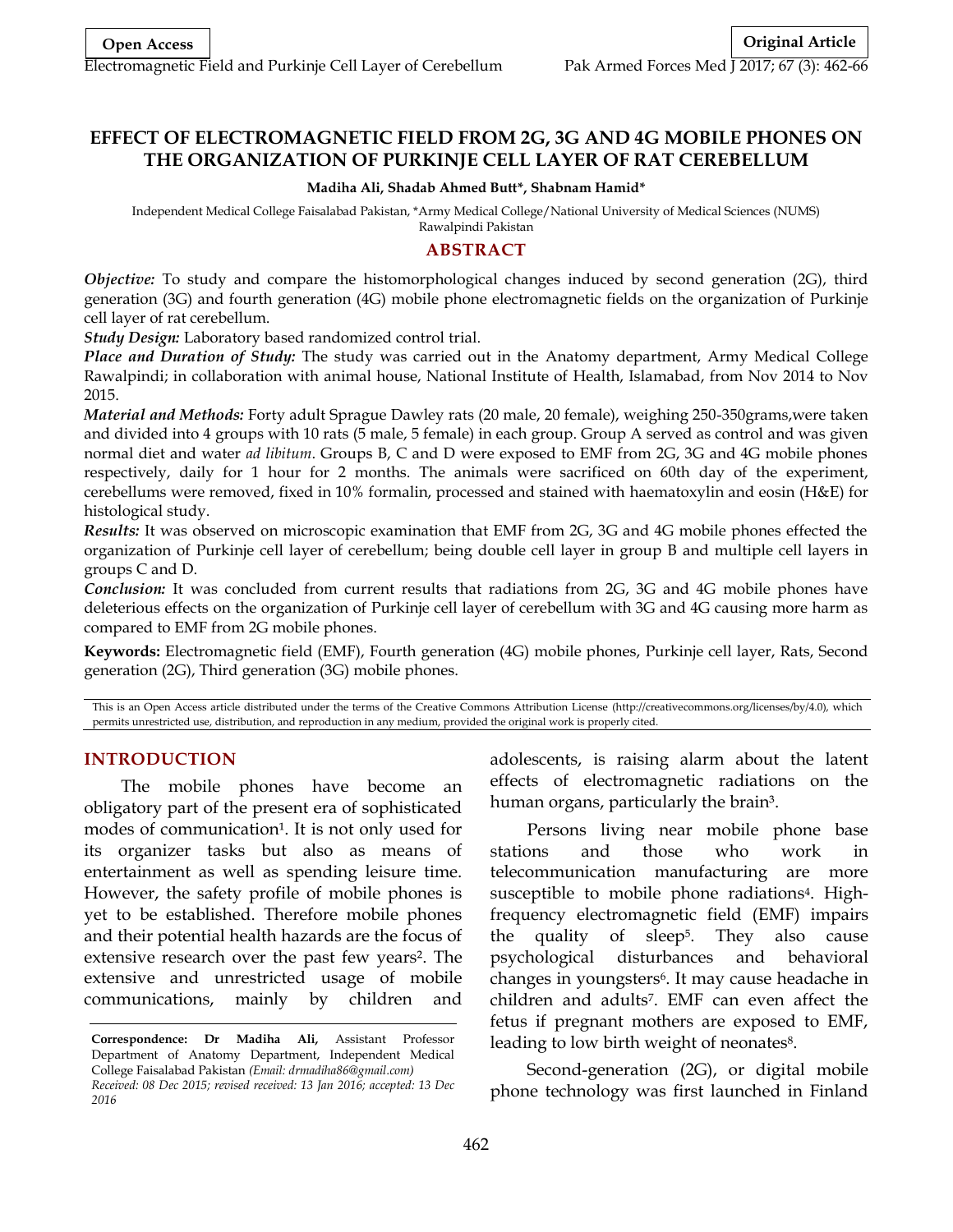in 1991. The only available technology in Pakistan until June 2014 was 2G. Its data transfer rate is 500 kilobit/sec (kbps). The key features of this technology include digitally encrypted phone conversations, bulk text messages, picture messages and multimedia messages.

Third generation (3G) of mobile telecommunications technology was first introduced in Japan in October 2001. It was launched in Pakistan in June, 2014. The average data transfer rate is 2000kbps and operational frequency is 2100 megahertz (MHz). It has advantages of wireless voice telephony, mobile internet access, fixed wireless internet access, video calls and mobile television.

Fourth generation (4G) of mobile telecommunications technology followed 3G, and was simultaneously launched in Pakistan i.e. in June, 2014. The average data transfer rate is 10000kbps and frequency is 1800 mega-hertz (MHz). The primary benefits are mobile broadband internet access, mobile web access, internet based telephony, high-definition mobile television, video conferencing, 3D television and cloud computing.

In rats, cerebellum is a part of brain that is located posterior to the cerebrum and is concerned with cognition and coordination of movements. It receives input from spinal cord and other parts of brain and integrates it to fine tune motor activity. Histologically, the cerebellum has distinct layers of superficial grey matter (cortex) and deep white matter (medulla). The cortex further has three layers-molecular, Purkinje cell layer and granule cell layer. The Purkinje cells are flask shaped cells arranged in a single layer in the cerebellar cortex. They form multiple synapses with granule cells and send inhibitory projections to deep cerebellar nuclei. The Purkinje cells form the sole output of all motor coordination in the cerebellar cortex<sup>9</sup>.

The close proximity of mobile phones to users' head further increases the risk of absorption of EMF radiations. Previous studies have confirmed the nexus between extensive use of mobile phones and critical central nervous system (CNS) outcomes like Alzheimer's diseases, Amyotrophic lateral sclerosis, epilepsy and Parkinson's disease10. Acquisition of learned responses of male Wistar rats was found to be affected in a study, after exposing them to mobile phone radiations<sup>11</sup>. Disorders of hypothalamohypophyseal axis lead to disturbances in affective behavior, but also to disturbances of neurovegetative functions, which leads to behavioral changes and increased appetite and weight gain in EMF exposed animals<sup>12</sup>. An increased risk of glioma after ten years or more use of cell phones was reported in a study carried out in Germany13.

The rationale of the present study was to identify the histomorphological changes induced by mobile phones electromagnetic fields on Purkinje cell layer of cerebellum.

# **MATERIAL AND METHODS**

This lab based randomized control trial was conducted in the Department of Anatomy, Army Medical College, Rawalpindi; in collaboration with the Animal House, National Institute of Health, Islamabad: from Nov 2014 to Nov 2015.

The mobile phone used for 2G was Huawei Ascend G300. 3G signals were studied on Q Mobile X 35 whereas Samsung Galaxy S III was employed for 4G signals. The mobile network used for 2G and 3G was Ufone. 4G signals were provided through Zong long term evolution (LTE) microsim as it is the only network in Pakistan that provides 4G network till date.

Forty Sprague dawley rats, 3-4 months of age, grouped by using random number table method, weighing 250-350 grams, selected by nonprobability convenient sampling, were used in the experiment and were housed in controlled environment of animal house of NIH, Islamabad, The room was well ventilated and cycles of 12 hours light and 12 hours dark were maintained under a temperature range of 20-26°C with the help of central temperature regulating system<sup>14</sup>. Rats were fed with standard diet for two months. Water was provided ad libitum. Rats were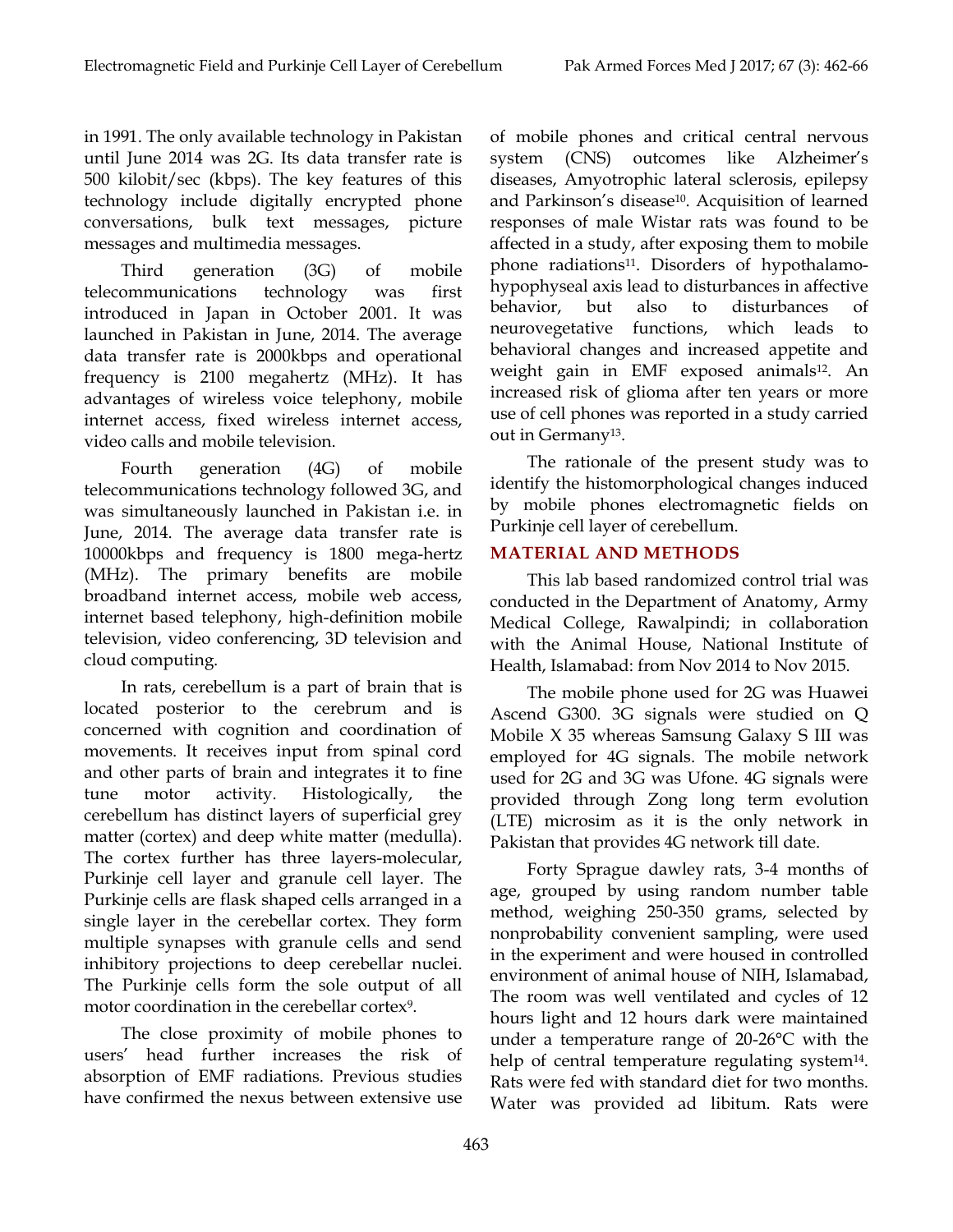randomly divided into four groups (half male and half female, n=10 animals in each group).

Rats in group A served as control and were given normal diet and water *ad libitum*. Rats in group B were exposed to 2G radiations (900MHz) by placing a 2G mobile phone in a special shelf in customized cage. The EMF was generated by switching on the internet data connection for 60 minutes daily for 2 months. Rats in group C were exposed to 3G radiations (2100MHz) by placing a 3G mobile phone in a special shelf in customized cages. The EMF was generated by switching on the internet data connection and setting up an internet call through "Viber"/"Line" for 60 minutes daily for 2 months. Rats in group D were exposed to 4G radiations (2600MHz) by placing a 4G mobile phone in a special shelf in customized

sections were obtained and stained with haematoxylin and eosin (H&E) and examined under light microscope.

The organization of Purkinje cell layer was observed and graded as single, double (2 layers of cells) and multiple (many layers).

Data were analyzed using statistical package for social sciences (SPSS) version 22. The qualitative parameters were expressed as frequency and percentages. Chi-square/ Fisher Exact test was applied for comparison of morphological features between the groups and a *p*-value <0.05 was considered significant.

**RESULTS**

Forty Sprague dawley rats with mean weight of  $283.17 \pm 14.51$  grams were dissected at

|  |  | Table-I: Frequency of organization of purkinje cell layer among the control and experimental groups. |
|--|--|------------------------------------------------------------------------------------------------------|
|  |  |                                                                                                      |

| Organization<br><b>of</b><br>purkinje cell layer | Control group<br>A-control<br>$(n=10)$ | Experimental<br>$group B-2G$<br>$(n=10)$ | Experimental<br>$group C-3G$<br>$(n=10)$ | Experimental<br>$group D-4G$<br>$(n=10)$ | $p$ -value    |
|--------------------------------------------------|----------------------------------------|------------------------------------------|------------------------------------------|------------------------------------------|---------------|
| Single                                           | 10 (100%)                              | $7(70\%)$                                |                                          |                                          | $\leq 0.001*$ |
| Double                                           |                                        | $3(30\%)$                                | $3(30\%)$                                |                                          |               |
| Multiple                                         |                                        |                                          | $7(70\%)$                                | 10(100%)                                 |               |

**Table-II: Comparison of** *p***-values of organization of purkinje cell layer among the control and experimental groups.**

|                                                      | Group A vs $\vert$<br>group B | <b>Group A vs</b><br>group C | Group A vs $\vert$<br>group D | group C   | Group B vs $\vert$ Group B vs $\vert$ Group C vs<br>group D | group D |
|------------------------------------------------------|-------------------------------|------------------------------|-------------------------------|-----------|-------------------------------------------------------------|---------|
| Organization of $\vert$<br>purkinje<br>cell<br>laver | .21                           | $.000*$                      | $< 0.01*$                     | $< 0.01*$ | $.000*$                                                     |         |

\* =*p* value <0.05 statistically significant.

cages. The EMF was generated by switching on the internet data connection and setting up a video call through "Skype"/"We chat" for 60 minutes daily for 2 months.

All the animals were dissected and sacrificed under chloroform anesthesia. The brains were removed and cerebellums were separated and transversely sliced. The specimens were fixed in 10% formalin for 48 hours, dehydrated in rising grades of alcohol, washed in xylene and embedded in molten paraffin wax of melting point 56ºC-58ºC. Paraffin blocks were prepared, solidified, refrigerated and fixed in the chuk of rotator microtome. Five micrometer (µm) thick

the end of experiment and their cerebellums were excised. The specimens were observed under light microscope and the histological features of cerebellum were noted. The specimen slides in control group A showed the normal three layers in the cerebellar cortex. The moleculer layer was present at the periphery, beneath which a single layer of uniformly arranged Purkinje cells was seen. The Purkinje cells showed regular and smooth margins.

In group B three rats showed doubled Purkinje cell layer and 7 rats showed single Purkinje cell layer like the control group. Frequency of double layer of cells was 30%.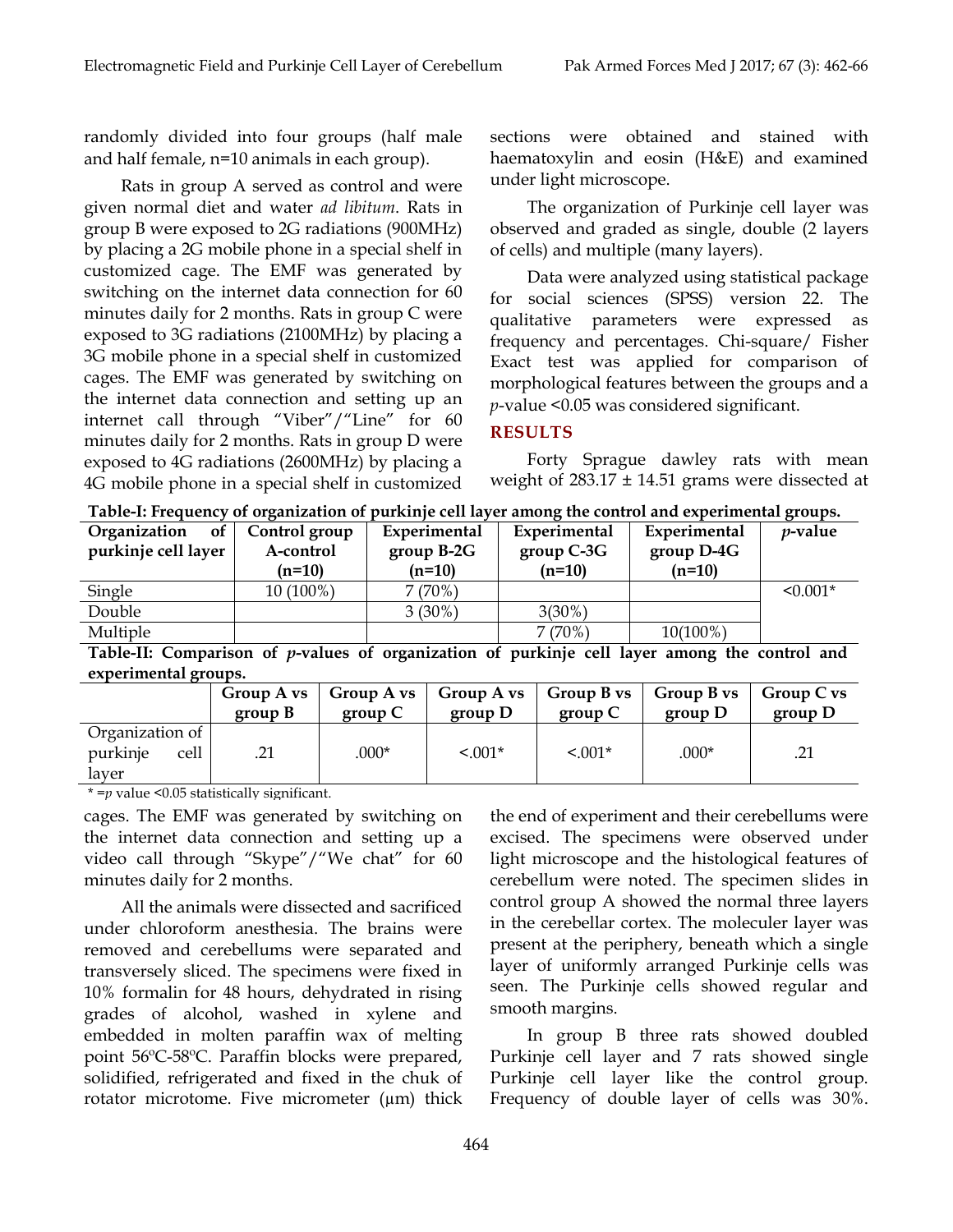When compared with control group A it was found to be statistically insignificant (*p*>0.05) (table-I).

Three  $(30\%)$  rats in group C  $(3G)$  showed doubled Purkinje cell layer and 7 (70%) rats showed multiple Purkinje cell layers. This frequency was significantly higher when compared to control group A and group B (*p*˂0.001) (table-II).

All the rats in group D (4G) showed doubled multiple Purkinje cell layers (100%). This frequency was significantly higher when compared to control group A and group B (*p*˂0.001).

In figure show the organization of purkinje cell layer in group A (Control), B  $(2G)$ , C  $(3G)$  and D (4G). H&E 400X.

## **DISCUSSION**

Effects of electromagnetic fields (EMF) on biological systems have been studied fairly extensively. However, due to the lack of

statistically significant when compared with group A  $(p=0.21)$ . Successively in groups C  $(3G)$ and D (4G) the Purkinje cells were seen arranged in multiple layers. This frequency of organization of Purkinje cell layer was found to be significant when compared with group A and B  $(p<.000)$ . This can be attributed to the fact that prolonged exposure to mobile phone radiations causes neuronal insult and induces some adjustive, changes in Purkinje cells leading to their overcrowding. Due to electromagnetic radiations' exposure over a period of two months, the Purkinje cells underwent some uncontrolled mitosis leading to their unrestrained multiplication. Exposure to EMF from mobile phones causes DNA damage and stimulates a cascade of pre-cancerous changes in the living tissue leading to impaired cell proliferation<sup>16</sup>. The current study is comparable with another study showing the same adaptive changes in Purkinje cells following stress<sup>17</sup>.

Purkinje cells show adaptive changes by



**Figure: Organization of purkinje cell layer in group A (Control), B (2G), C (3G) and D (4G). H&E 400X.**

conclusive results and unclear action mechanisms for these fields, investigation in this area continues to remain active15.

In present study, all animals remained healthy and active throughout the experimental period. Organization of Purkinje cells was found to be highly altered following the mobile phone exposure. The Purkinje cells in group B (2G) were arranged in two layers but it was not found to be

arranging themselves in multiple layers following the exposure of EMF. This change in organization of Purkinje cells layer causes the increase in thickness. The finding is in correlation to another study showing that prenatal stress increases the density of the Purkinje cell layer of the cerebellum18. In contrast, a study conducted on squirrel monkey cerebellum elaborating the effects of nonionizing radiations on Purkinje cells